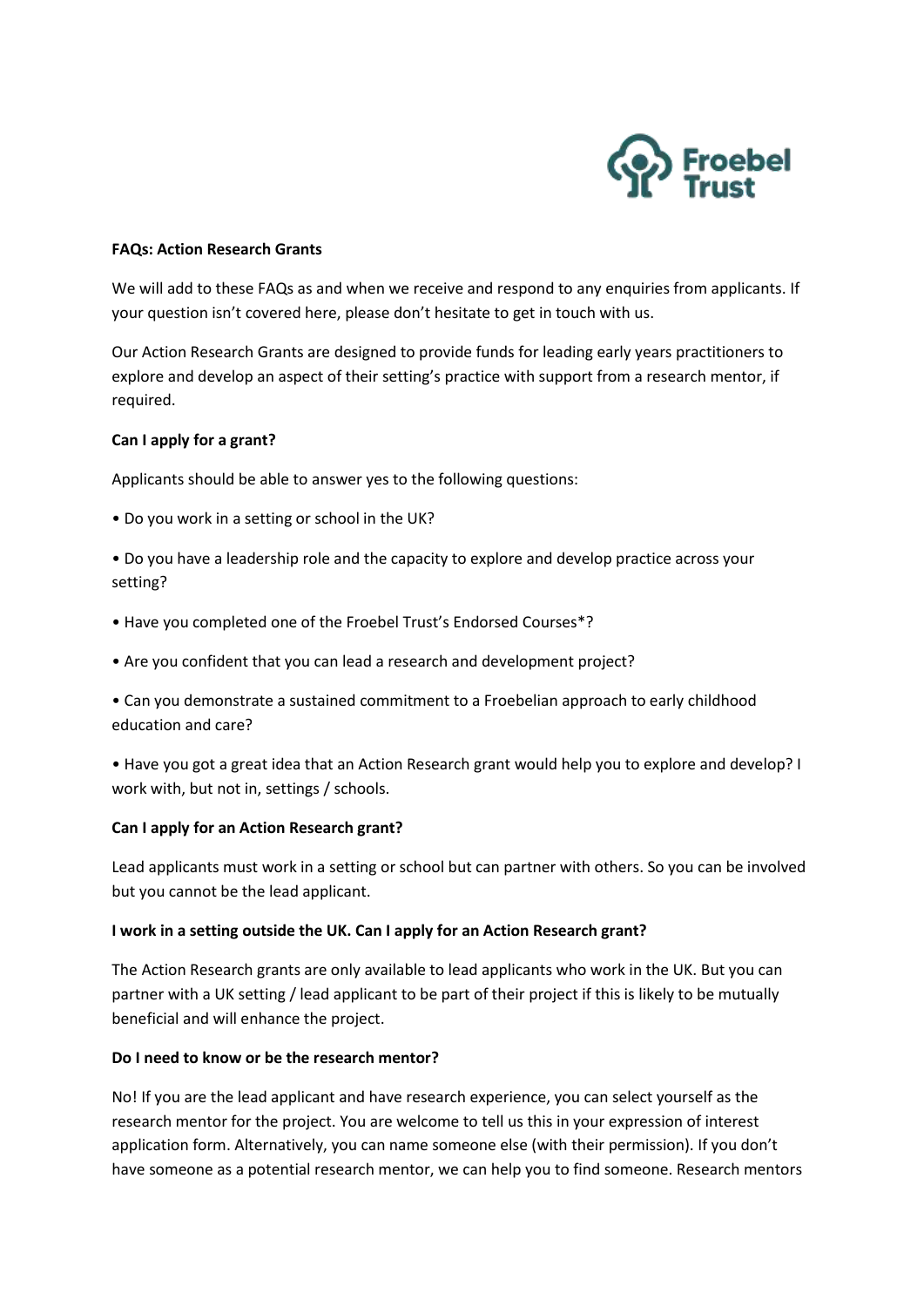don't need to be identified until / unless an application has been conditionally approved for an award.

# **About project costs / budget**

Our grant funding runs in line with the Trust's financial year, which is from 1 April to 31 March.

When completing the budget form with your application, we need you to tell us how much you expect to spend in any of our budget years (not academic, calendar or project years).

So if your project starts in August 2022 and lasts for 12 months, you will need to split the costs across 2 of our budget years: Year 1 (1 April 2022 to 31 March 2023) and Year 2 (1 April 2023 to 31 March 2024).

A basic example is shown below for a project starting in August 2022 and ending in July 2023.

| Cost                          | Year 1                      |       | Year 2                      |       | <b>TOTAL</b> |
|-------------------------------|-----------------------------|-------|-----------------------------|-------|--------------|
|                               | 1.4.22 to 31.3.23           |       | 1.4.23 to 31.3.24           |       |              |
| Supply cover $-2$ days per    | [8 months in this financial |       | [4 months in this financial |       |              |
| month (24 days @£250/day)     | year: 8 x £250]             | £2000 | year: 4 x £250]             | £1000 | £3000        |
| Mentor (total 12 hours, 1 per | [8 hours in this financial  |       | [4 hours in this financial  |       |              |
| project month) @ £60/hour     | year: $8 \times £60$ ]      | £480  | year: $4 \times £60$ ]      | £240  | £720         |
| Books about XXX (bought at    |                             |       |                             |       |              |
| start of project)             |                             | £100  |                             | £0    | £100         |
| Printing a resource for       |                             |       |                             |       |              |
| parents (at end of project)   |                             | £0    |                             | £150  | £150         |
| <b>Subtotals</b>              |                             | £2580 |                             | £1390 |              |
| <b>Project total budget</b>   |                             |       |                             |       | £3970        |

# **How much budget should I allocate for a research mentor?**

Even if you don't name a mentor in your application, **please make sure that you include the cost of a mentor's time in your proposed budget.** We recommend that you allow for at least one hour per month of mentor time, and we suggest an hourly rate in the range of £50-£70.

# **How much funding can I apply for?**

These are small grants with an expected maximum of £5,000 per award with less than 20% of the budget allocated for resources and materials (e.g. furniture, tools, blocks or printing leaflets). Our grants are primarily for staff costs, including mentor time. In deciding whether to support travel to events, the Trust will give serious consideration to the benefits to the project versus the environmental impact.

# **What does expected maximum mean?**

While it is unlikely that we will be able to make awards of more than £5,000, the Trustees will not exclude a really excellent application for a grant with a budget that exceeds £5,000. Please note: projects budgeting for more than 20% for resources will automatically be excluded from the shortlisting.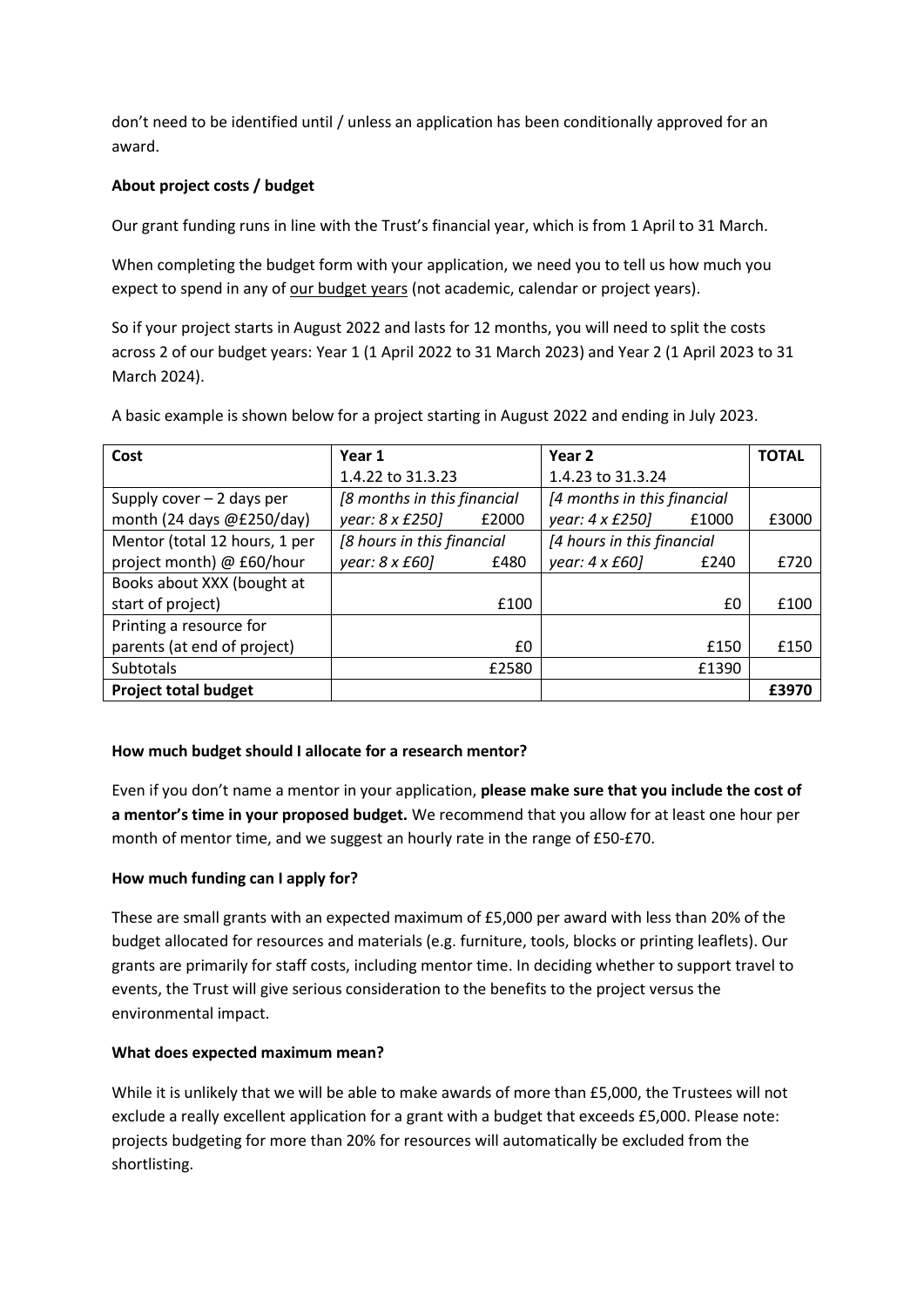In addition, we do not fund:

- Proposals by individuals who are not affiliated with a specific organization
- Projects that are not connected to a Froebelian ethos and philosophy

• Requests for financial help for capital costs. The projects are primarily for research activities, and we expect that most of the budget will be for staff time.

#### **Who are the research mentors?**

Research mentors should have experience of designing, carrying out and writing or speaking about a piece of research at Masters level or above. Ideally, they should understand practice-led and practice-based research, including action research. Applicants who are practitioners with research expertise themselves aren't required to have a mentor but may still appoint one or ask us to help find one. If you know someone who can help you to design and run your project, you are welcome to name them in your application (please ask them first!). If not, we will help you to find a mentor. You should include the cost of a mentor's time in your budget.

### **Who is included in a leadership post?**

A member of the leadership team can be a room leader, a key stage lead, the head of the school/setting or someone in the setting that has an influential pedagogical role in leading practice in your school/setting and whose application benefits from the full backing of the head of the school/setting. We know that projects are likely to have greater success and more lasting benefits if they have the support and involvement of senior management. If you don't have a senior manager role, please make sure that your senior manager is backing your application and will support the project.

#### **How long should my project last?**

It takes time to research and develop practice. We expect projects to take 12-18 months, although we hope that projects will have lasting, positive effects. Projects must start by August/September 2022 and March 2023.

#### **How do I apply?**

After reading the guidance carefully please do look at some of the projects we have already funded.

Your application must be submitted through our online application portal, which allows you to save your progress and return to it later. Completed applications need to be submitted by our deadline of 4pm on 11 May 2022.

We will host Zoom meetings on 6 April 2022 6.30pm and 5 May 2022 8.30am to offer guidance and answer questions about applying for a grant. If you would like to join one or both of these meetings, please email *office@froebeltrust.org.uk* by 4pm on 5 April / 4 May.

After an application has been submitted, it is checked against our eligibility criteria. All eligible applications are sent to independent reviewers for assessment against a scoring matrix.